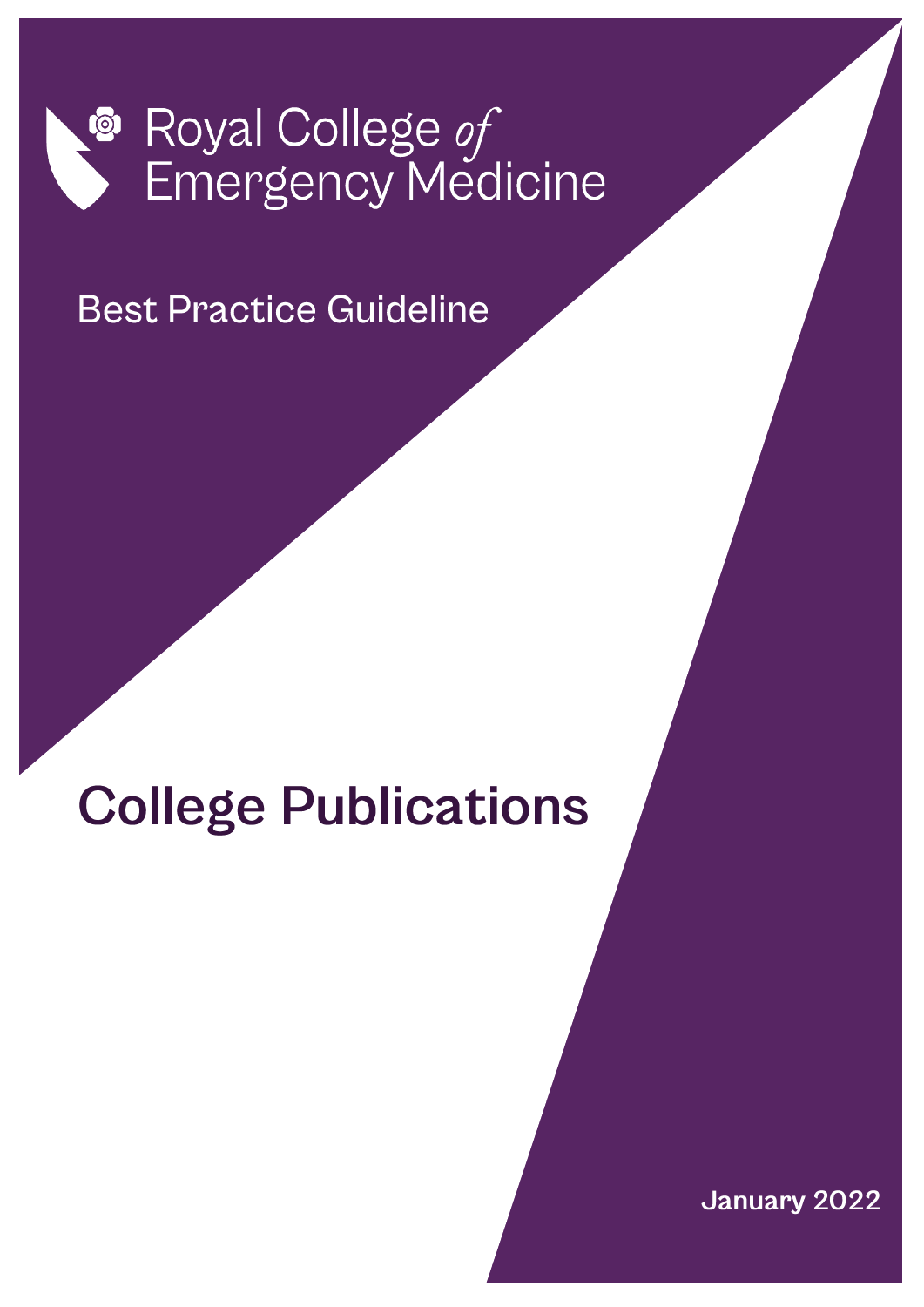# **Summary of recommendations**

- **1.** RCEM publications must have been subject to the review and approval processes as described within the Terms of Reference of the relevant committee, including peer and lay review.
- **2.** College publications are available on the College website open access platform, therefore must be written with appropriate professional standards of composition. This includes precision in grammar and punctuation, clarity and brevity of message, avoiding potential offense, ensuring patient-centeredness.
- **3.** There is a College style, which should be adhered to, this includes Vancouver referencing and formatting. There are proforma examples of the common RCEM publications.
- **4.** The common RCEM publications are:
	- **a.** Press release, from President's office (not covered by this guidance)
	- **b.** Position statement, a short article on a precise, specific clinical question
	- **c.** Guidelines, longer article describing an aspect of a clinical topic
	- **d.** Toolkit, these consider a large clinical area, and can include a range of tools to implement a clinical service in this area (e.g., clinical guidelines, job descriptions for strategic personnel etc)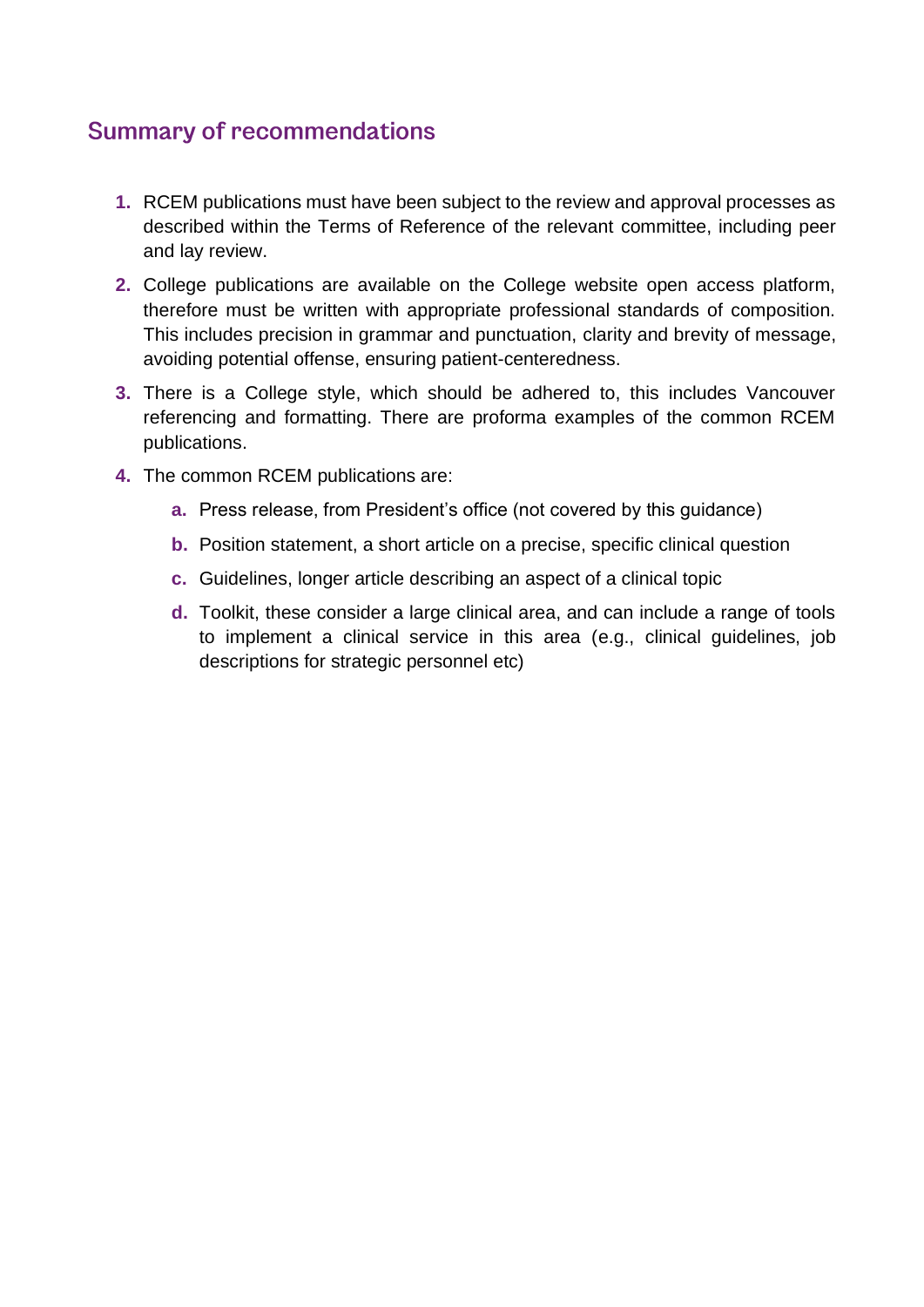# **Scope**

This guideline was produced as a document to advise and assist those clinicians who have been commissioned (or volunteered) to write an article for publication by the College.

# **Reason for development**

This guidance was commissioned by the Quality in Emergency Care committee, in recognition of the need for guidance for those undertaking the writing of articles for consideration of publication by the Royal College of Emergency Medicine.

This is to smooth the processes for review by the relevant committees, and to ensure that submitted articles are of a good standard and have a higher chance of publication.

### **Introduction**

Publications issued by the RCEM ultimately have the aim of improving patient care. There is an established review process within the Terms of Reference of the various committees and sub-committees. Therefore, the articles are reviewed by peers, lay members, and quality controlled by College officers.

There are standard formats for guidelines and position statements, and these are included in the Appendices. These are in Word™, to enable editing.

There is a 'house style' embedded in these documents; font is Century Gothic, 12 point, single spaced, justified (flush left and right margins), Vancouver referencing. References will be denoted by numbers using superscript, sentences will start with 2 spaces prior to capitalisation and main headings will be 14 point.

The document should have readability scores at 'graduate' level and be in the third person.

These documents need to be written considering the fact that they are publications for a professional body for a professional audience; therefore, the standard should be similar to that expected of a peer-review publication. However, these documents are also designed to be useful, quick reference documents; so, clarity and brevity are also essential elements; the inclusion of tables or information boxes can help with this process.

These documents are also available on the RCEM website (with 'open access') when writing these documents this fact should also be considered.

**Position statements** should be no more than two sides of A4 (less than c.500 words, after formatting and application of styling/branding. These should address the RCEM position on a specific area, and consist of brief introduction, statement of position and clarification of any associated or related issues. Recent examples include Sepsis in the Emergency Department and Cauda Equina Syndrome.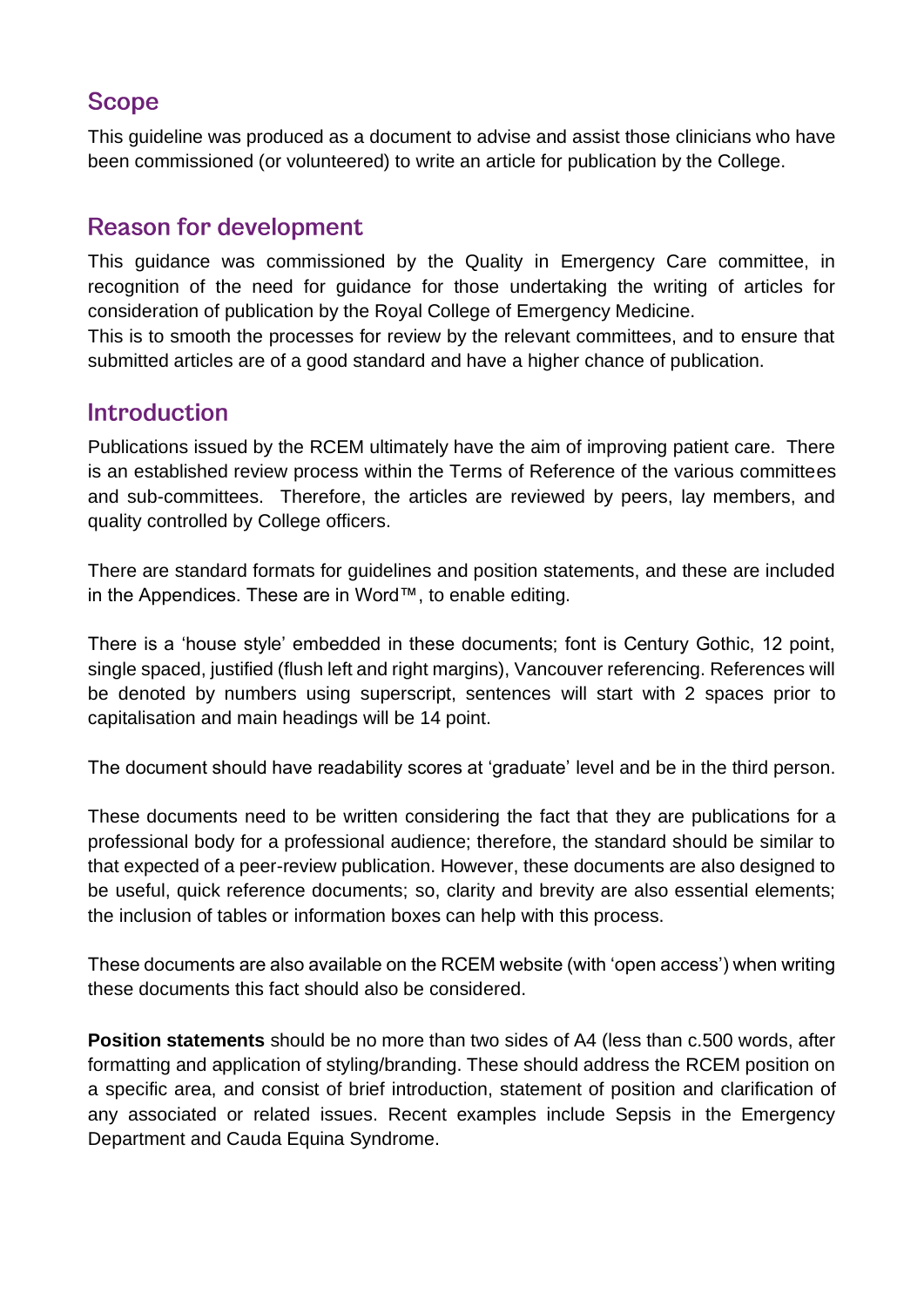**Guidelines** cover a broader area, and present a series of best practice points, usually with associated standards. Guidelines are produced when the utility is demonstrated, for example areas of clinical controversy where little robust evidence exists or areas of particular concern or anxiety to Fellows and Members. RCEM guidelines usually exclude areas where unequivocal, accepted guidelines already exist.

With an RCEM guideline, a series of recommendations is made, which forms the front page. These should be clear, precise and actionable (that is, not aspirations, or self-evident statements). The scope and reasons for development are separate sections, as are audit and research suggestions. Authorship should be clear. The body of the text (as with toolkits) is as evidence based as possible, referenced as appropriate. The narrative should be clear; that is the recommendations should relate to explanatory statements in the body of the text. Recent examples include The Patient who Absconds and Management of Suspected Internal Drug Traffickers (SIDT).

**Toolkits** cover a wider area, and are designed to have a series of resources and tools to enable a service implementation, these tools often include clinical pathways and guidance, job descriptions for key personnel, business plans etc. Authorship should be clear. The body of the text is as evidence based as possible, referenced as appropriate. The narrative should be clear; that is the strategy described should relate to explanatory statements in the body of the text. Recent examples include The Safety Toolkit and Mental Health in the ED.

# **Authorship**

The authorship of articles will be clear, as will any significant contributors. It should be remembered by authors that the editorial process involves review by the Quality in Emergency Care Committee and that RCEM will retain ultimate responsibility for that which is published in its name; submitted drafts may be changed to a greater or lesser extent as part of this process. RCEM may wish to seek endorsements from other professional bodies and this will also be taken into account during the editorial process.

Authors will need to include any relevant declarations of interest e.g. positions of responsibility or financial interests held in relation to the article's content.

# **Authors**

James France, Simon Smith

First published in 2015, Simon Smith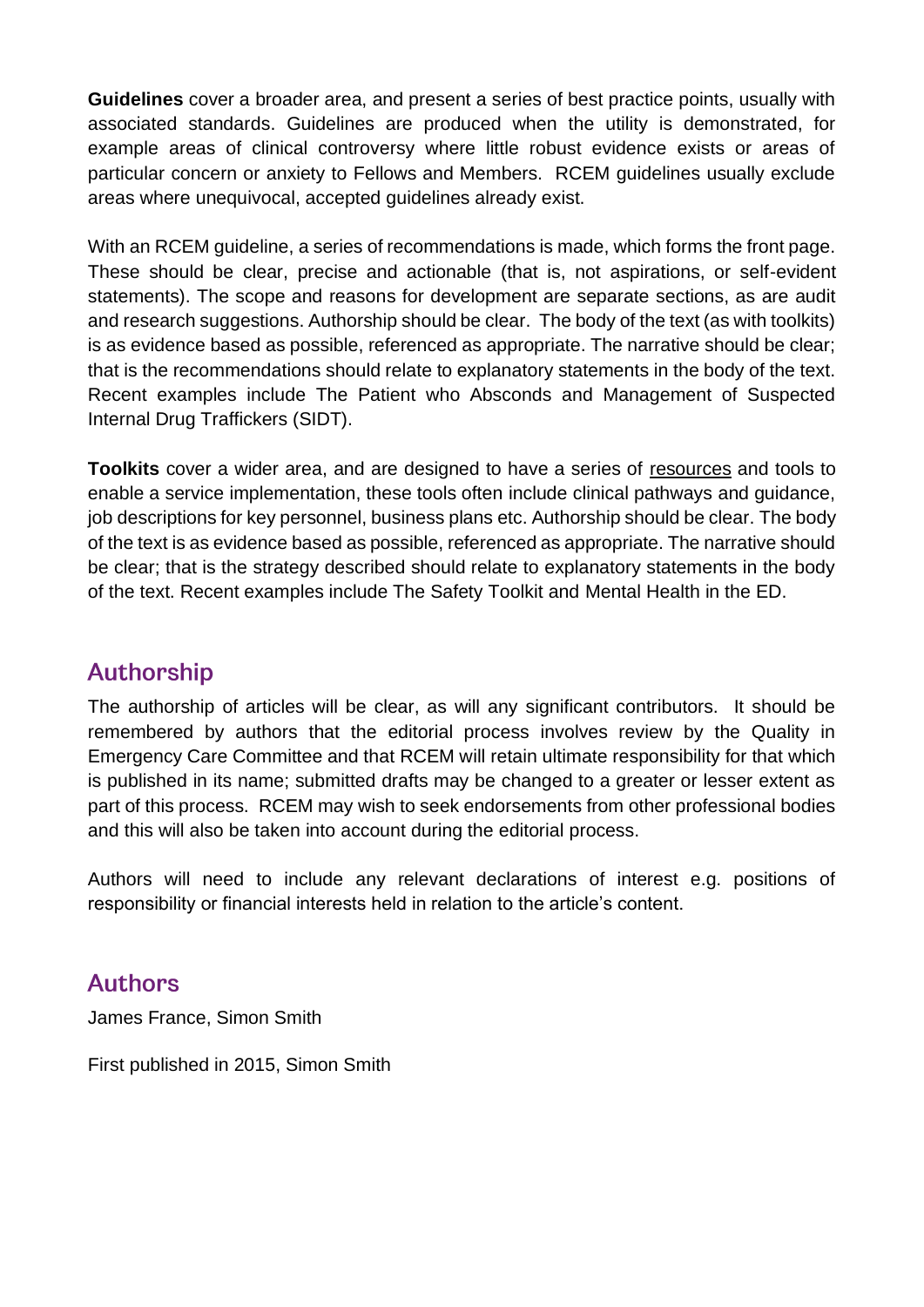# **Acknowledgements**

QEC Committee

### **Endorsements**

None

### **Review**

Usually within three years or sooner if important information becomes available.

## **Declaration of Interests**

None

# **Disclaimers**

The College recognises that patients, their situations, Emergency Departments and staff all vary. This guideline cannot cover all possible scenarios. The ultimate responsibility for the interpretation and application of this guideline, the use of current information and a patient's overall care and wellbeing resides with the treating clinician.

### **Research Recommendations**

None

# **Audit standards**

None

### Key words for search

Guideline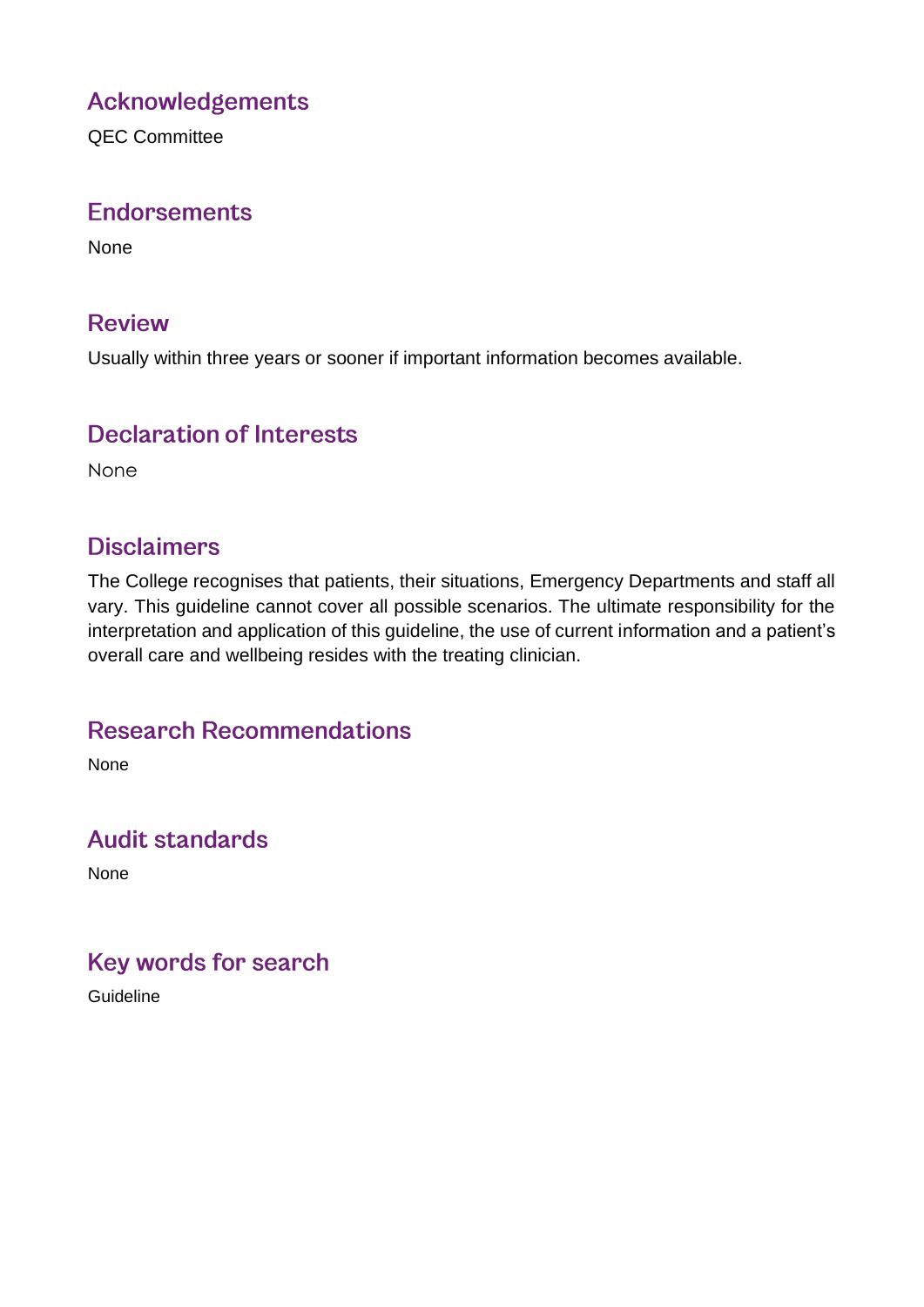# **Appendix 1**

# **Examples**

### **Example 1 - Common Errors**

*"In addition to pain being commonly under-recognised, I also think that it is frequently under*treated and that this treatment may be delayed, often by a considerable time <sup>[2,3]</sup>.

*We never should undertreat pain, and we always should attempt to ensure that recognition and alleviation of pain should be a priority when treating the ill, the injured and all patients in our departments. This process should commence at the triage, continue and be monitored throughout patients' time in the ED and finish with ensuring maintenance of adequate analgesia at, and if appropriate and necessary, beyond discharge. There is some evidence that pain relief is related to the important factor of patient satisfaction, and can therefore affect patient satisfaction [4]."*

Issues are: Split infinitives Use of personal pronouns Double negative use Verbosity Repetition and redundancy of statements Unreferenced statements Grandiose language Use of 'wavering' statements

### **Better written as:**

**"**Pain is commonly under-recognised, under-treated and treatment may be delayed 2,3 .

Recognition and alleviation of pain should be a priority when treating the ill and injured. This process should start at the triage, be monitored during their time in the ED and finish with ensuring adequate analgesia at, and if appropriate, beyond discharge. There is some evidence that pain relief is related to patient satisfaction 4."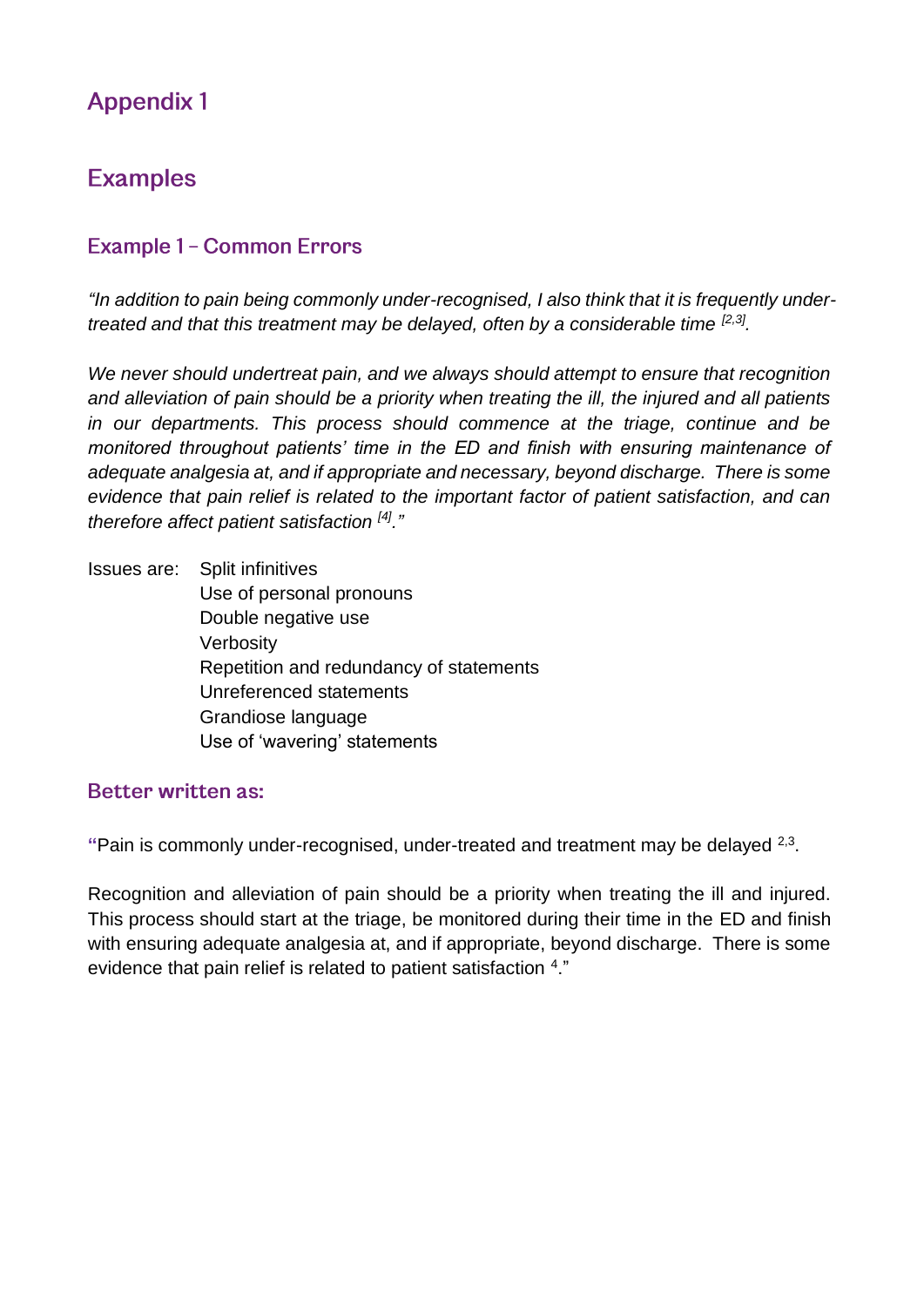### **Example 2**

#### "**Screening**

There are a number of screening tools such as the Paddington Alcohol Test (PAT) and the Audit C that are considered to be useful in EDs nationally in the UK.

The PAT tool can be found in appendix 1; Prof Touquet's paper on the PAT.

### **AUDIT-C**

This is now more commonly being used in the Emergency Department Setting and is a shortened version (only 3 questions) of the AUDIT tool. It focuses on rapidly and quickly identifying those whose drinking increasing and higher risk drinking as well as dependent drinking. Of particular benefit in the ED setting, the shortened identifies those who are drinking at increasing/higher risk levels before their drinking becomes problematic or dependent. AUDIT can be used with patients of all ages, including problem drinkers who are children legally.

#### **Implementing screening**

The people who benefit from Identification and subsequent brief Intervention are the increasing and higher risk drinkers.

An ongoing active education programme to all staff groups needs to include screening to ensure that the correct questions are asked at the appropriate times in the patient's journey through the Emergency Department pathway. The Triage Nurse can enquire as to whether the attendance is alcohol related: and the ED Clinician would be appropriate to perform screening using a Tool described as above.

### **Barriers to using screening tools**

Screening every patient over the age of 18 years can be thought to be too arduous for clinicians in the ED, and a task that is unpleasant; staff may have prejudices about alcoholics . Prof Touquet et al suggested that the 'top 10 conditions' should be screened as these were deemed to be 'high risk' alcohol related conditions. At Southern Hospital we have set up a system that the Symphony IT system 'enquires' about alcohol for every adult patient on entry of the diagnosis. This ensures that the Clinician seeing the patient has to 'think about' alcohol as a secondary diagnosis on every patient. However, the entry is only accurate if the patient has actually been asked about their alcohol consumption. An 'easy' process to initiate screening is that of the Receptionist inserting a PAT/AUDIT-C form into all adult 'CAS' cards/notes to enable the trigger that the form needs completing. The 'Alcohol Champion' (see below) needs to decide on which group of ED staff is the most appropriate to perform the screening in their own ED. "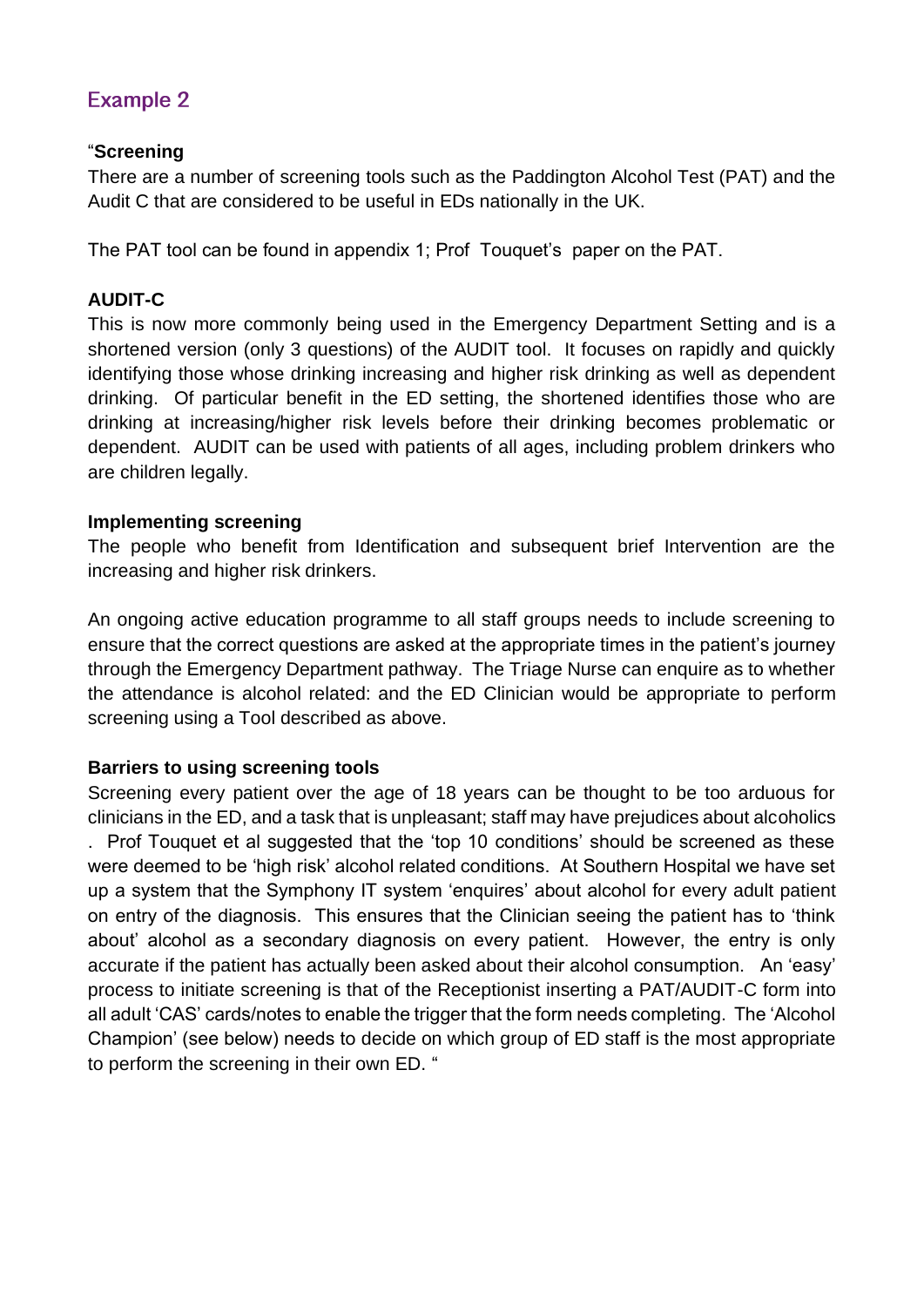Issues are: Anecdote use Use of personal pronouns and trademarks Not Vancouver referencing style Not in 'house style' Grammar and spelling errors Lack of clarity; heading use Potential for offense

#### **Better written as:**

#### **"2.3 Implementing screening**

The people who benefit from identification and subsequent brief intervention are the escalating and higher risk drinkers.

An ongoing active education programme to all staff groups needs to include screening to ensure that the correct questions are asked at the appropriate times in the patient's journey through the Emergency Department pathway. The Triage/Initial Assessment Nurse can enquire as to whether the attendance is alcohol related and the ED Clinician would be appropriate to perform screening using a tool described as above.

#### **Barriers to using screening tools**

Screening every patient over the age of 14 years can be thought daunting for clinicians in the ED. Professor Touquet suggested that the 'top 10 conditions'  $(9)$  should be screened as these were deemed to be 'high risk' alcohol related conditions. Information Technology (IT) can be configured to ensure clinicians 'enquire' about alcohol for every adult patient on entry of the diagnosis. This ensures that the Clinician seeing the patient has to 'think about' alcohol as a secondary diagnosis on every patient. However, the entry is only accurate if the patient has actually been asked about their alcohol consumption. A paper process to initiate screening is that of the Receptionist inserting a PAT/AUDIT-C form into all adult 'CAS' cards/notes to enable the trigger that the form needs completing. The 'Alcohol Champion' (see below) needs to decide on which group of ED staff is the most appropriate to perform the screening in their own ED, and on which patient groups.

It can be difficult to know how a clinician can start a conversation with a patient regarding their drinking but there are ways in which it can be brought up e.g.

#### *'This is a routine set of questions that we ask all patients in the ED'*

*'During this initial assessment we want to make sure that we can put you in contact with any support you may want/need, so I'm going to ask you about your lifestyle'.*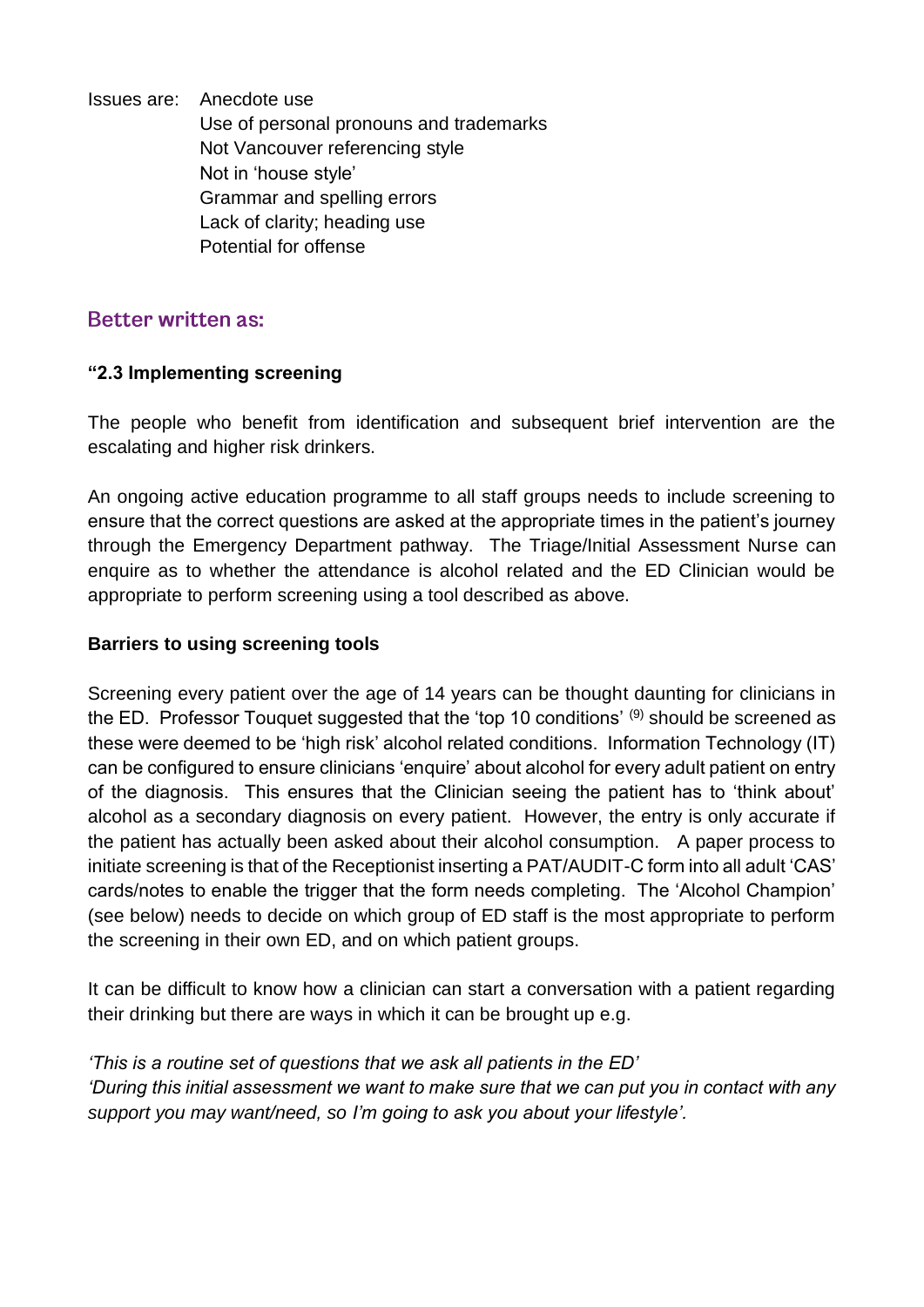Education also needs to address attitudes of staff to alcohol related attendances. A questionnaire (Appendix 3) is a useful tool to find out about attitudes of staff to this group of patients. Once issues have been addressed (e.g. through education) then a screening process becomes easier to implement within the Emergency Department."

Examples of each publication type can be found on the RCEM website: [https://www.rcem.ac.uk/RCEM/Quality\\_Policy/Clinical\\_Standards\\_Guidance/RCEM\\_Guidance/RC](https://www.rcem.ac.uk/RCEM/Quality_Policy/Clinical_Standards_Guidance/RCEM_Guidance/RCEM/Quality-Policy/Clinical_Standards_Guidance/RCEM_Guidance.aspx) [EM/Quality-Policy/Clinical\\_Standards\\_Guidance/RCEM\\_Guidance.aspx](https://www.rcem.ac.uk/RCEM/Quality_Policy/Clinical_Standards_Guidance/RCEM_Guidance/RCEM/Quality-Policy/Clinical_Standards_Guidance/RCEM_Guidance.aspx)